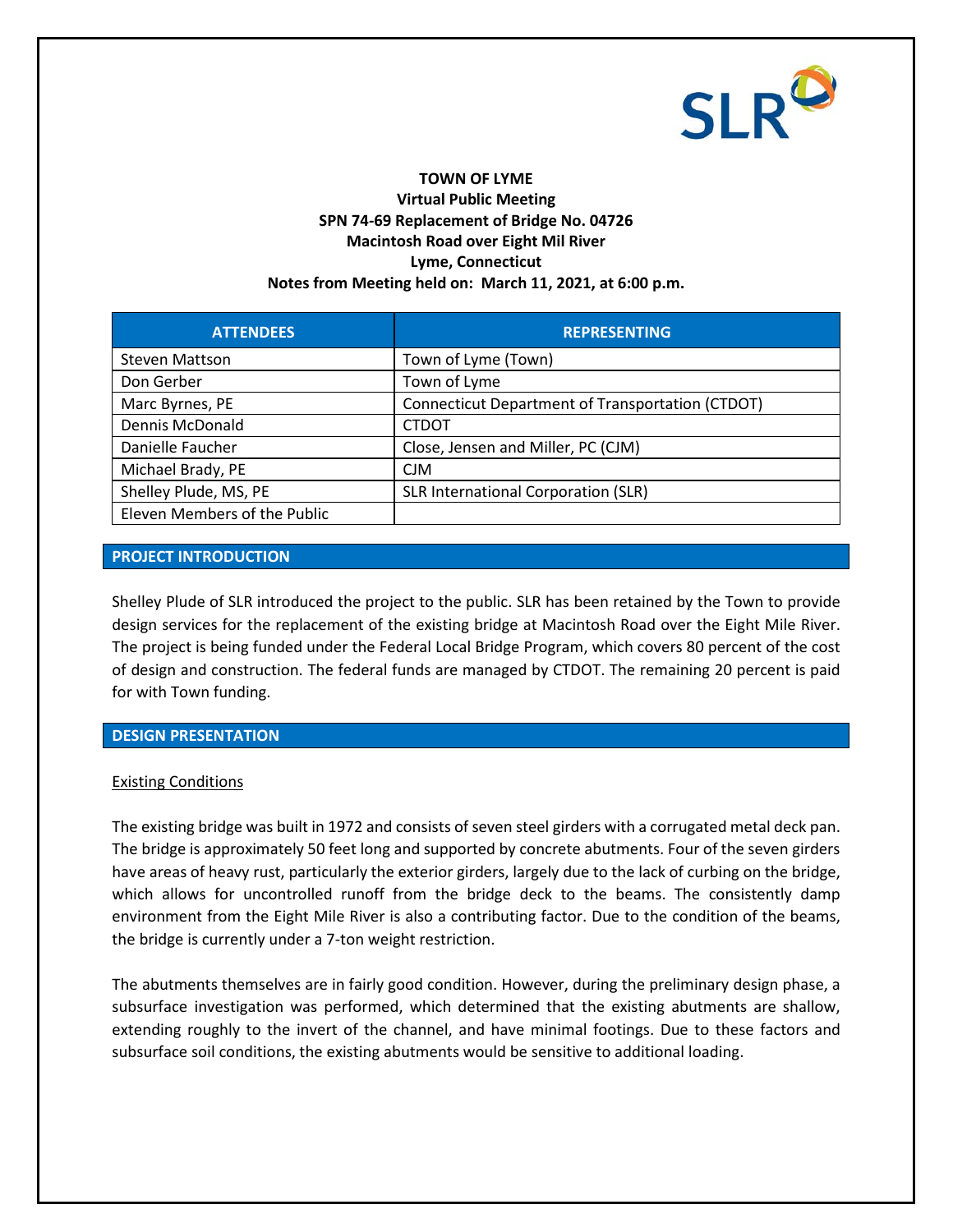The bridge is located in an environmentally sensitive area with two of the three abutting properties owned by the Lyme Land Trust or under conservation easement in favor of the Land Trust. The Eight Mile River has a Wild and Scenic designation, which makes it subject to additional scrutiny during permitting. The river and surrounding area are potential habitat for several sensitive or threatened species of wildlife. From a flood hazard standpoint, the bridge is located within a wide floodway and floodplain.

## Proposed Design

During the preliminary design phase, a number of alternatives were considered. The possibility of rehabilitating the existing bridge was examined; however, it was determined to not be cost effective due to the amount of deterioration present. A rehabilitation would not have restored the full capacity, and the bridge would remain under a load restriction. Superstructure replacements were also considered given the good condition of the concrete abutments; however, the existing abutments would not be able to tolerate the increase in load. Ultimately, it was concluded that a full bridge replacement utilizing prestressed concrete beams on integral abutments was the most effective solution.

To minimize impacts to the Eight Mile River, the proposed bridge will have a longer span (64 feet), allowing the new foundations to be built behind the existing abutments. The prestressed concrete box beams provide the shallowest superstructure depth, which allows for a larger bridge opening without needing to raise Macintosh Road. The smooth bottom created by the adjacent box beams allows for more efficient flows through the bridge during a flood event and reduces the potential for debris entrapment, which could worsen flood conditions or damage the bridge. Concrete will also have lower long-term maintenance needs compared with steel.

The beams will be supported by integral abutment foundations, which reduces the amount of concrete and excavation required for installation, allowing the existing abutments to remain in place during construction. The new abutments will be supported by piles.

The new bridge will be slightly wider than the existing structure, which has a curb-to-curb width of 19'-3". Under proposed conditions, the bridge will be widened to 20 feet, accommodating two 10-foot lanes, which is more consistent with the approach roadway width. Minor adjustments to the roadway alignment will be made, but overall, the intent is to preserve the existing character of the roadway.

The new bridge will have concrete curbs and steel bridge rail. Concrete end blocks will be constructed to transition from the bridge rail to metal beam guiderail on the approaches. While the details will be further developed during the next steps in the design, the intent is to provide finishes generally consistent with other bridges in the town of Lyme. This includes galvanized bridge rail and guiderail and smooth concrete finishes.

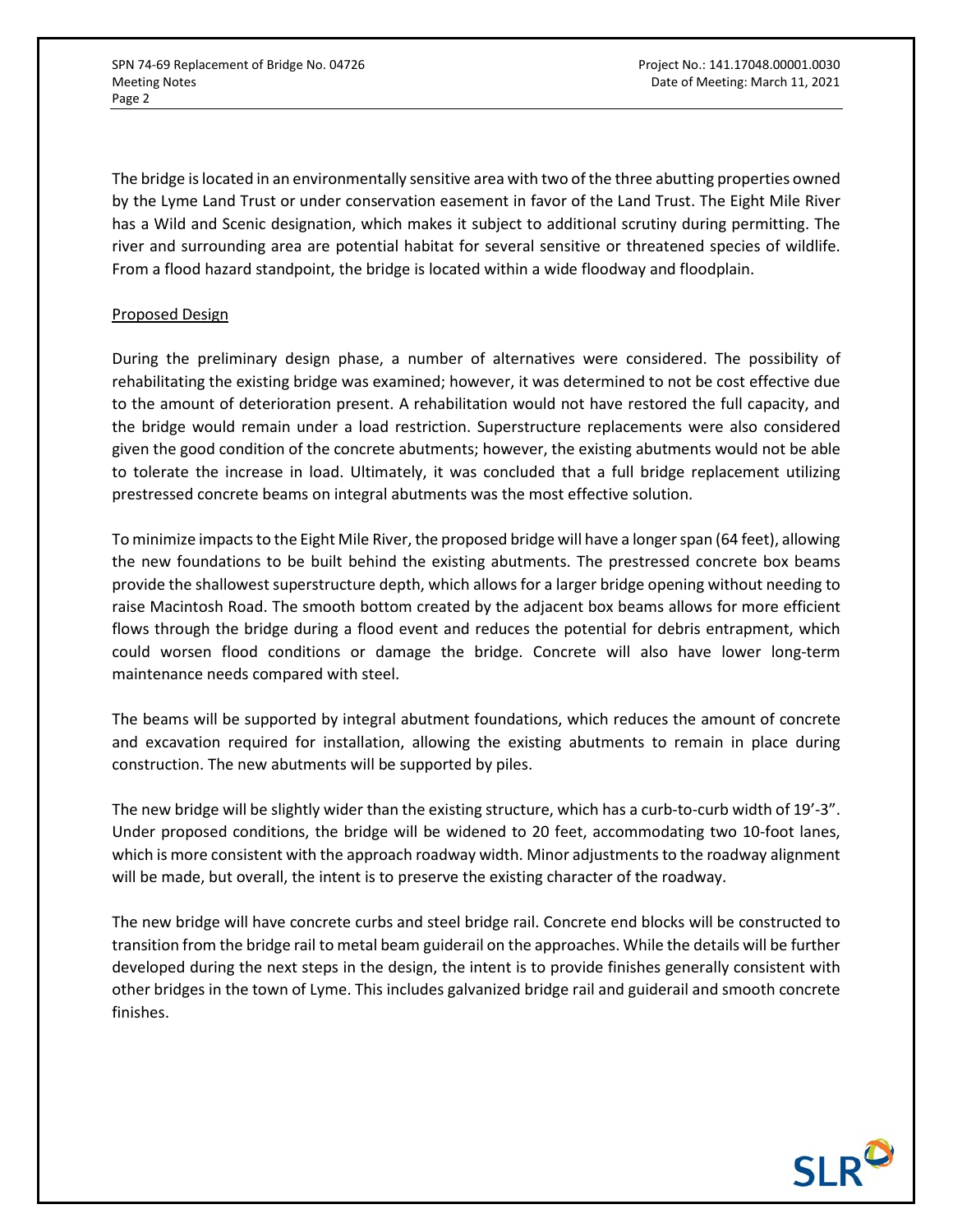Macintosh Road will be closed to traffic during construction. Traffic will be detoured south onto Mt. Archer Road and Route 156 (Hamburg Road). With construction likely to coincide with the spring and summer months, access will be maintained to the parking area for Jewett Preserve to the west of the bridge as well as the swimming area to the east.

Construction is currently anticipated for spring 2023. This schedule is dependent on the permit process. A typical construction season extends April through November. As design progresses, the construction schedule will be refined, and the proposed schedule may be reduced.

The current construction cost estimate for the project is \$1,538,500. Incidentals, which include construction inspection and material testing during construction, have an estimated budget of \$384,600. An additional \$153,900 of contingency is included in the overall project cost to account for unforeseen circumstances, changes in site conditions, or other changes during construction. This brings the total project estimate to \$2,077,000. Eighty percent of the cost will be paid for by federal funds and 20 percent by the Town.

## Permit Process

As a part of the design process, a series of permits will be obtained from the Connecticut Department of Energy & Environmental Protection (CTDEEP), the United States Army Corps of Engineers (USACE), CTDOT, and Lyme's local Wetland Agency.

The project will be screened by the State Historic Preservation Office (SHPO) and the Tribal Historic Preservation Office (THPO) to ensure that no historically or archaeologically sensitive resources are being impacted. The Natural Diversity Data Base (NDDB) will be consulted to determine what protective measures may be necessary during construction for any threatened or endangered species that may be in the area. CTDEEP Fisheries will also review the plans to verify that fish passage is accommodated during construction and by the final design.

Due to the Wild and Scenic designation of the Eight Mile River, the project will be subject to review by the National Parks Service. While no direct impacts to the watercourse are proposed, there may be limited tree clearing necessary, which will be subject to review.

## **RIGHTS-OF-WAY PRESENTATION**

Minor permanent easements to install and maintain armoring may be required; however, the majority of the easements will be temporary construction easements associated with construction access and crane activity. Further coordination is necessary with the utility companies to determine if their existing overhead lines may be relocated as this will determine the direction of the crane operations. Limited tree

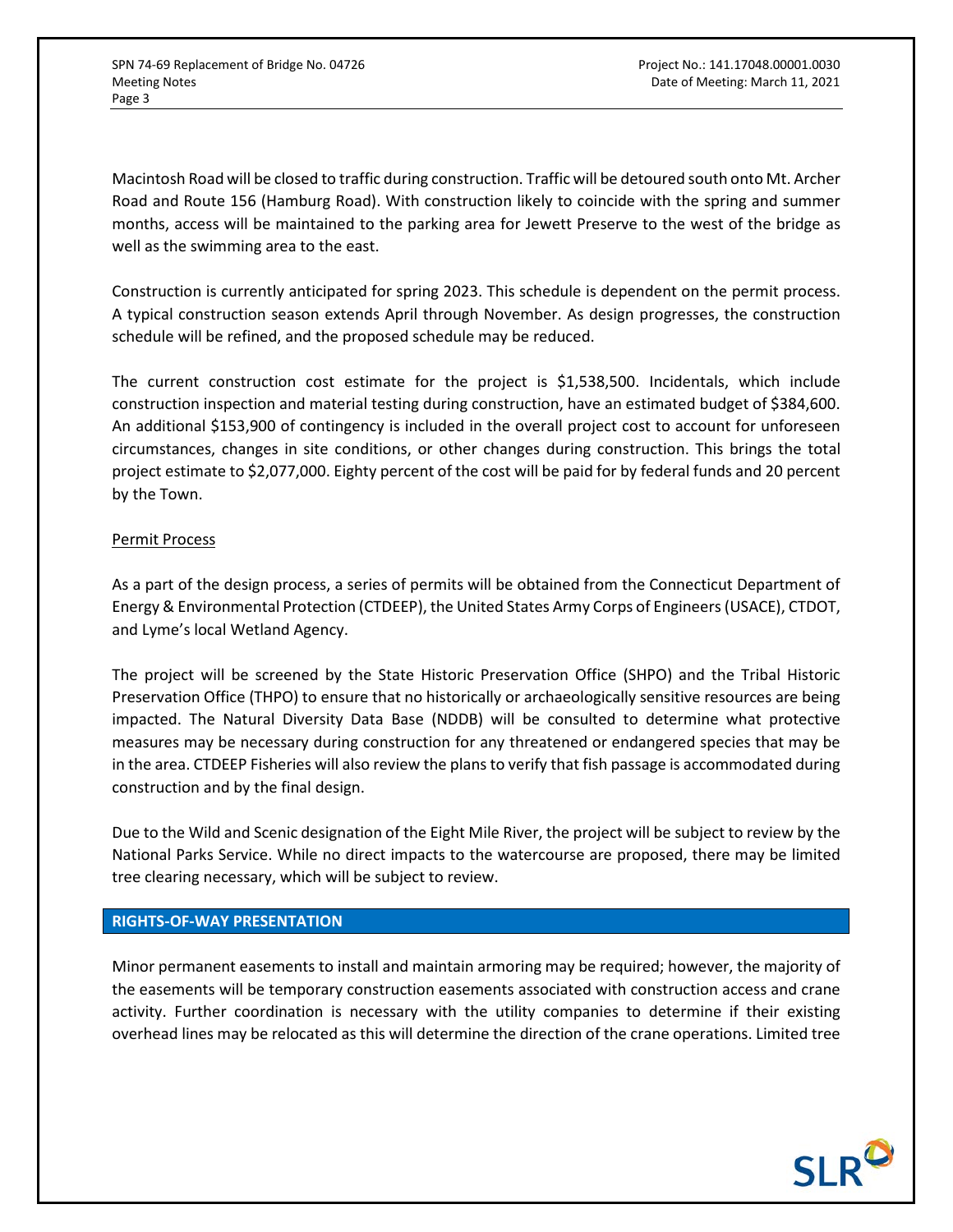clearing is anticipated to accommodate crane activity. As the design progresses, adjustments will be made, as necessary, to the proposed easements.

Dennis McDonald from CTDOT was present to discuss the rights-of-way process. Once the impacts have been finalized, the impacted property owners will be contacted by CTDOT with a written offer of compensation. In the event that an agreement cannot be reached, the state may acquire the property rights through eminent domain.

## **AUDIENCE PARTICIPATION**

## *Would you please speak to the guard rails, length and criteria?*

The guiderail will be installed in accordance with standard details for crashworthy guiderail. The length installed will generally by the minimum allowable under these standards with the exception of the northeastern corner of the bridge where the rail needs to be extended beyond a stone wall in order to properly anchor the rail.

## *How long will the construction process last once it begins?*

A typical construction season is approximately 8 months (April through November). As design progresses, the schedule will be evaluated and updated accordingly.

## *Where will staging for the project take place?*

As the road will be closed to traffic, staging will generally take place within the roadway. In conjunction with the Town, alternatives for staging on nearby property are being discussed and will be coordinated with the applicable property owners.

## *If local residents were interested in a more attractive design, is there a path for them?*

The design of the bridge is being coordinated with the Town Selectmen and is generally in keeping with other bridges in Town. Alternative treatments may have additional costs associated with them and will be vetted with the Town.

# *It sounds like you do not anticipate the need for environmental remediation or that will be determined after the project is complete?*

While the proposed design is intended to minimize environmental impacts, the project will be reviewed with the appropriate regulators to determine if there are any impacts that may require compensation or remediation. If deemed necessary, it will be included in the design.

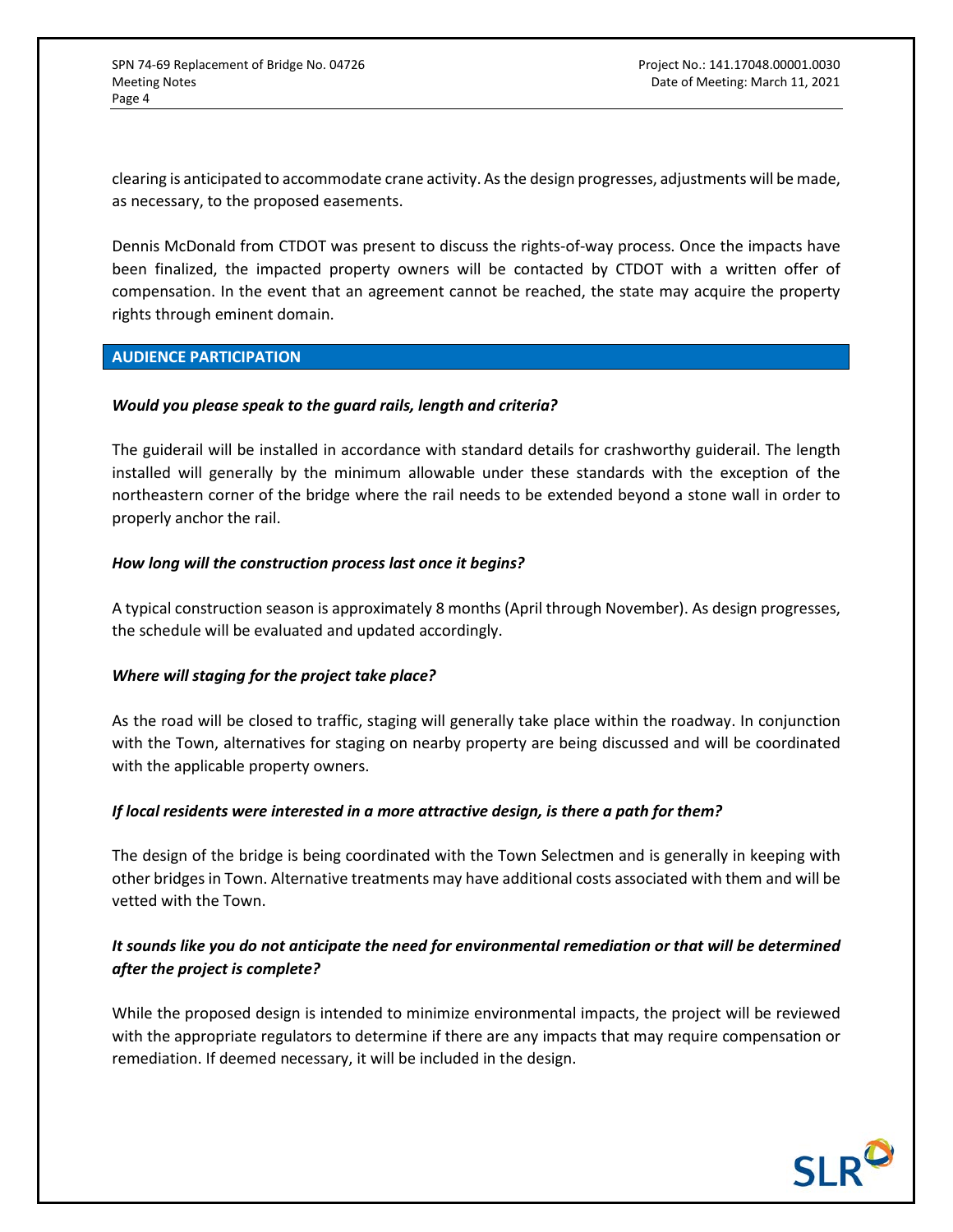#### *Will anything special be done to accommodate road runoff?*

At this time, there are no proposed alterations to the existing drainage patterns of the roadway. SLR will discuss with the Town to determine if any drainage improvements are desired.

#### *No thought of using a culvert under the bridge?*

Due to the sensitivity of the watercourse, the intent was to avoid direct impacts to the Eight Mile River. Multiple box culverts would be needed to cross the channel, which would trigger an extensive permitting effort.

## *A property owner asked about flags located on their property and what their purpose was.*

The flags are likely from the surveyor marking channel cross sections or our environmental scientist who was on site to flag wetlands.

## *Will tree clearing be coordinated with property owners?*

Yes. Once the limits of clearing are determined, the trees to be removed will be identified.

## *A property owner brought up foundation and well water issues experienced at their business potentially related to another bridge replacement project. Are similar issues anticipated for Macintosh Road?*

There are no buildings or residences located immediately adjacent to the bridge that would be impacted by pile installation. However, the piles will be installed in accordance with the appropriate industry standards.

#### *Are the existing abutments being reused?*

No. New abutments will be constructed behind the existing, and the existing abutments will be cut down to be flush with finished grade.

## *Will there be further notifications to the public regarding the progress of the project?*

There are no additional public meetings planned. Impacted property owners will be contacted by CTDOT to discuss easements. *Will the road be raised?*

No. The proposed bridge will generally match existing grade.